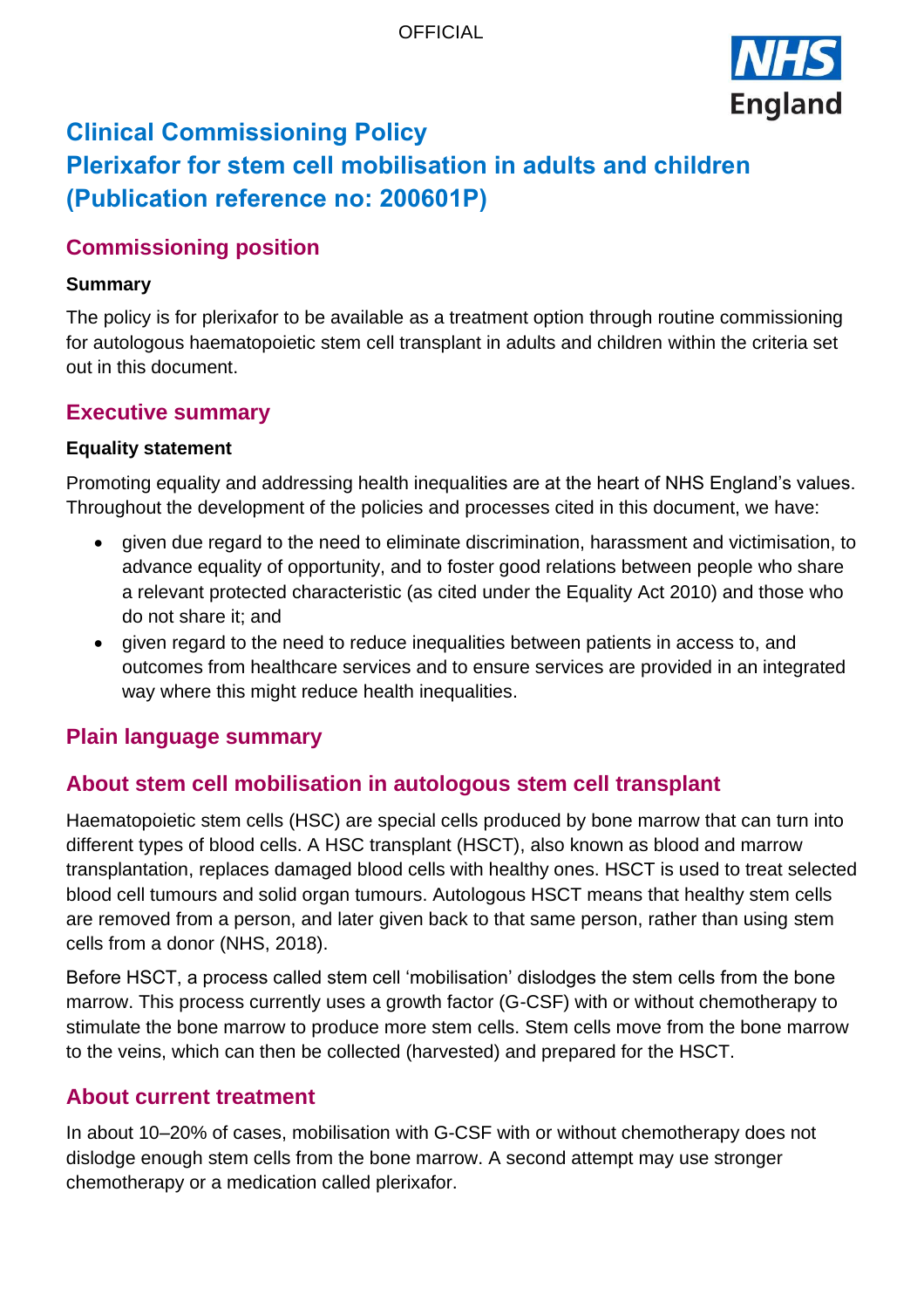## **About the new treatment**

Plerixafor is a medication that can be used to dislodge stem cells more effectively. Plerixafor can be used either after G-CSF in people with a low level of circulating stem cells on the day of harvesting, known as pre-emptive treatment, or after an unsuccessful harvest attempt, known as rescue treatment.

NHS England currently commissions plerixafor as either a pre-emptive or a rescue treatment for HSC mobilisation for specific blood cancers (multiple myeloma and lymphoma) in people of any age, and specific solid tumours in people aged 24 years or under. Under current policies, two groups of patients are not eligible for plerixafor, even though they may be eligible for HSCT. These groups are:

1) People of any age with blood cancers other than multiple myeloma and lymphoma (e.g. acute promyelocytic leukaemia (aPML)), chronic lymphocytic leukaemia (CLL)); or a haematological paraneoplastic complication (e.g. AL amyloidosis) in line with NHS England commissioned indications for autologous HSCT.

2) People aged over 24 years with specific solid tumours (e.g. Germ cell tumour, Ewing's and soft tissue sarcoma and medullablastoma) in line with NHS England commissioned indications for autologous HSCT.

This policy considers the effectiveness and safety of plerixafor as a pre-emptive or rescue treatment in HSC mobilisation in the above groups.

In addition, this policy incorporates the existing Clinical Commissioning Policy: Use of Plerixafor for Stem Cell Mobilisation (Update) NHS England B04/P/b into a single policy which supports the use of plerixafor for HSC mobilisation for autologous HSCT in adults and children commissioned routinely by NHS England.

## **What we have decided**

NHS England has carefully reviewed the evidence for the use of plerixafor for HSC mobilisation in selected cohorts of patients which are not covered by existing policies. We have concluded that there is enough evidence to make the treatment available at this time for people of any age with any type of blood cancer; and for people of any age with specific solid tumours, who are scheduled for autologous HSCT in accordance with national commissioned indications.

## **Links and updates to other policies**

This document updates Clinical Commissioning Policy: Use of plerixafor for stem cell mobilisation (updated to include paediatrics). 2016. Reference: NHS England 16064/P; and Clinical Commissioning Policy: Use of plerixafor for stem cell mobilisation (update). 2015. Reference: NHS England B04/P/b.

## **Committee discussion**

Clinical Panel considered whether the evidence base supported an extension to the existing published policies and determined supporting evidence reviews do not provide a basis for extending plerixafor to the eligible population but provide a small amount of data to justify treatment. Panel considered that the addition of plerixafor was unlikely to cause additional harm as a bone marrow transplant could potentially cause significant harm. Panel therefore agreed to take a pragmatic approach to support a routine commissioning position. The Clinical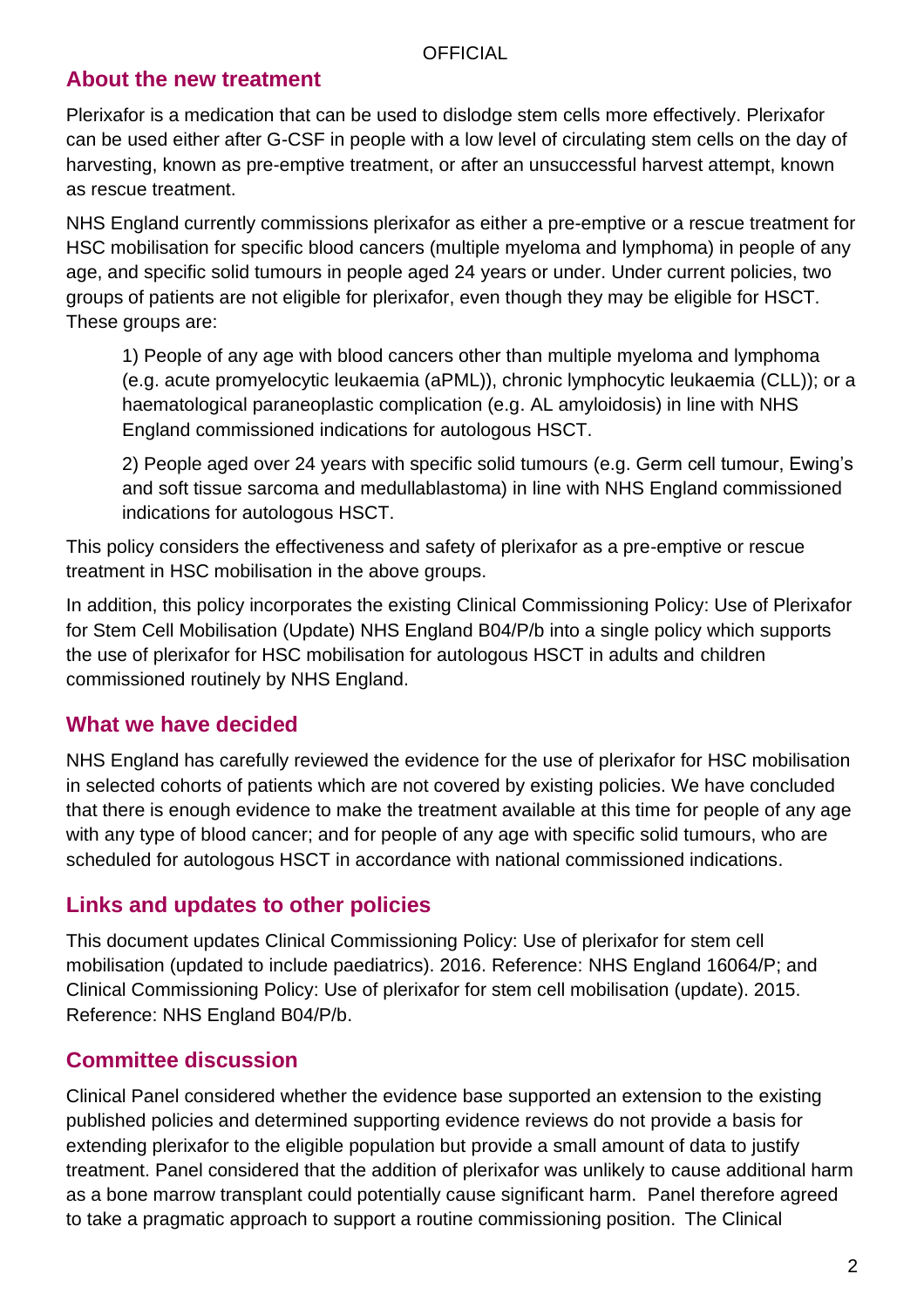Priorities Advisory Group considered the policy proposition and supporting documentation. See the committee papers [\(link](https://www.england.nhs.uk/publication/plerixafor-for-stem-cell-mobilisation-in-adults-and-children/)) for full details of the evidence.

### **The condition**

HSCT is used to treat various haematological and non-haematological disorders. It is broadly divided into 2 main types: allogeneic and autologous transplantation.

Allogeneic HSCT involves replacing a person's bone marrow stem cells with stem cells from a donor. Autologous transplantation uses the person's own peripheral blood stem cells (PBSCs).

Before an autologous transplant is undertaken, 'mobilisation' is needed to dislodge the haematopoietic stem cells from the bone marrow and increase the number of PBSCs in the circulating blood flow. The circulating PBSC can then be collected using a cell separator in a procedure called apheresis.

### **Current treatments**

For mobilisation, intravenous chemotherapy and a growth factor called granulocyte-colony stimulating factor (G-CSF) are usually given. This results in successful mobilisation and collection of PBSCs in about 80% of people. However, insufficient cells are collected for autologous transplant in about 10–20% of cases. These people are usually offered a second round of stem cell mobilisation and collection using a more intensive chemotherapy regimen. This needs another inpatient admission with more chemotherapy and G-CSF and has associated adverse effects and costs. Additional attempts at mobilisation are effective only in a small proportion of people (up to 20%). Mobilisation in children can be particularly challenging because of the intensity of chemoradiotherapy regimes given earlier in the treatment pathway and the increasing use of sequential high-dose therapy.

#### **Proposed treatments**

Plerixafor is used to help dislodge or 'mobilise' the stem cells from the bone marrow so they can be released into the blood. It works by blocking the activity of a protein called the CXCR4 chemokine receptor. This protein normally helps to keep stem cells within the bone marrow. By blocking its activity, plerixafor allows the stem cells to be released into the blood, so that they can be collected.

Plerixafor can be used with G-CSF to increase the amount of PBSCs collected. Using plerixafor after unsuccessful PBSC collection is known as rescue treatment.

Plerixafor has also been used after chemotherapy and G-CSF in people with a low level of circulating PBSCs in the blood on the day of collection. This is known as pre-emptive treatment. Pre-emptive treatment with plerixafor can improve the number of stem cells mobilising into the blood, avoid a failure of stem cell harvesting, and prevent a second attempt at mobilisation.

NHS England currently commissions plerixafor for specific haematological cancers (multiple myeloma and lymphoma) in people of any age, and non-haematological solid tumours in people aged 24 years or under.

Plerixafor is licensed for use in combination with G-CSF to enhance mobilisation of HSCs to the peripheral blood for collection in adults with lymphoma and multiple myeloma whose cells mobilise poorly. As of May 2019, plerixafor is licensed to enhance mobilisation in children over 1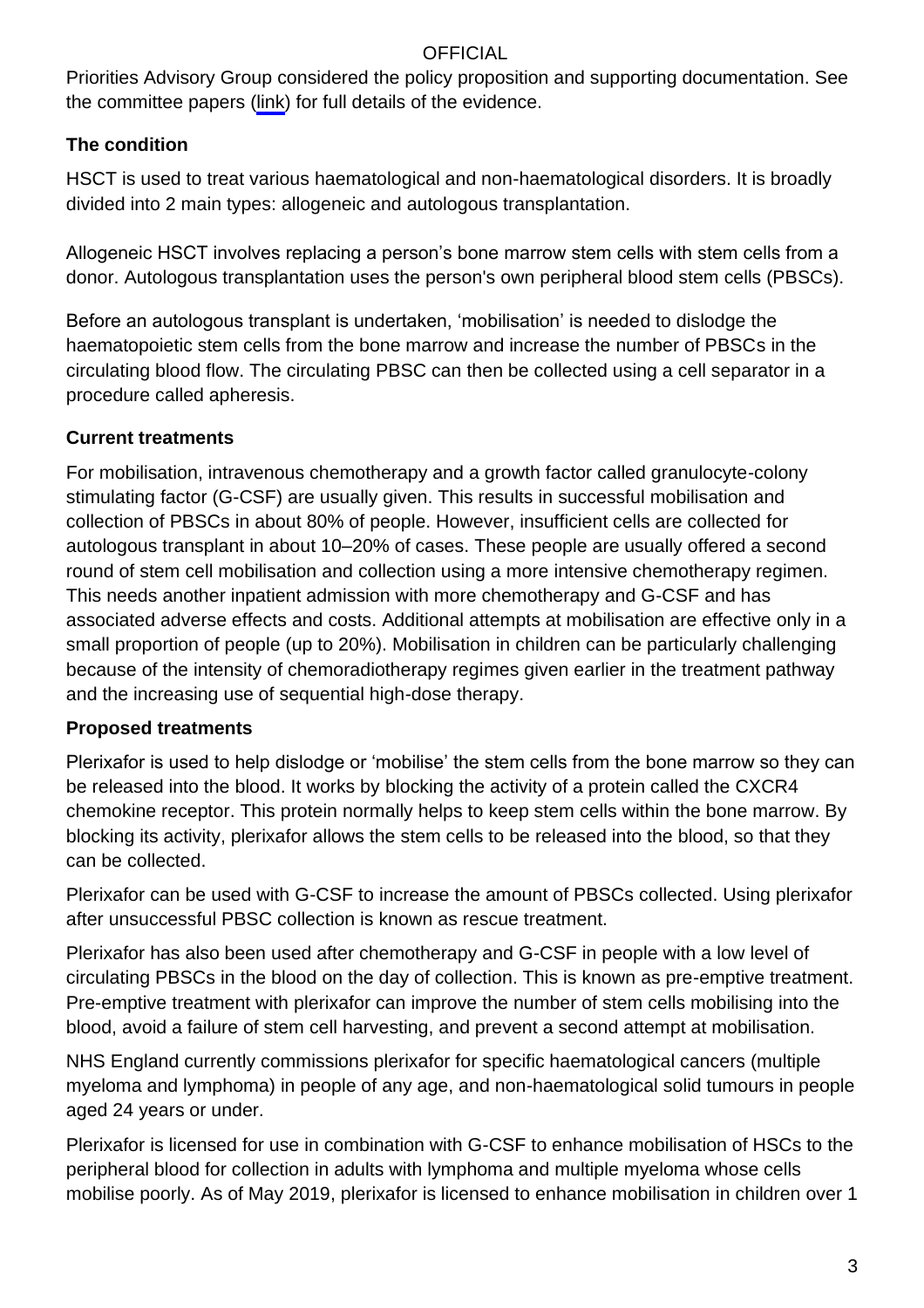year with lymphoma or solid malignant tumours, either pre-emptively, or in those who have previously failed to collect sufficient haematopoietic stem cells.

Using plerixafor for stem cell mobilisation in people with haematological tumours (apart from multiple myeloma and lymphoma), people with haematological paraneoplastic complications, or adults with non-haematological solid tumours who are receiving autologous HSCT is off label.

This policy considers the effectiveness and safety of plerixafor as a pre-emptive or rescue treatment in stem cell mobilisation for people of any age with haematological tumours (apart from multiple myeloma and lymphoma) or haematological paraneoplastic complications (such as amyloidosis), and people of any age with non-haematological solid tumours, who are scheduled for autologous HSCT in accordance with national guidance (British Society of Blood and Marrow Transplantation Adult BSBMT Indications Table 2012, Paediatric BSBMT Indications Table 2011).

## **Epidemiology and needs assessment**

NHS England currently commissions plerixafor for specific haematologic cancers: multiple myeloma, lymphoma and non-haematologic solid tumours in patients aged < 24 years. This means that patients aged >24 years with non-haematologic solid tumours; or patients of any age with haematological tumours other than multiple myeloma and lymphoma (e.g. aPML, CLL) who are eligible for HSCT, are not eligible for plerixafor.

Currently, commissioned usage of plerixafor within England is 509 patients per year (data from NHS England, 2018). Based on British Society of Blood and Marrow Transplantation (BSBMT) registry data, there are approximately 50-70 patients per year who are eligible for HSCT but ineligible for plerixafor. Assuming 10-20% of this population will fail HSC mobilisation and require plerixafor, there will be an additional 5-14 patients per year requiring plerixafor.

Data from a compassionate use programme for patients with non-haematological diseases reported 33 patients received plerixafor on a rescue or pre-emptive basis in the European Union (Jaimovich et al, 2016).

## **Evidence summary**

NHS England has concluded that there is sufficient evidence to support a policy for the extension of routine commissioning of this treatment to include people of all ages with any type of blood cancer; and to include people of any age with specific solid tumours, who are scheduled for autologous HSCT in accordance with national guidance (British Society of Blood and Marrow Transplantation Adult BSBMT Indications Table 2012, Paediatric BSBMT Indications Table 2011, NHS England Clinical Commissioning Policy B04/P/b).

From a biological perspective, the Policy Working Group was not aware of any published evidence demonstrating that the efficacy of plerixafor is significantly influenced by the underlying cancer diagnosis. Therefore, while acknowledging the limitations of existing evidence for the use of plerixafor in patients with these less common diagnoses, there is strong rationale for commissioning this treatment across the spectrum of transplant-eligible conditions.

This section summarises the evidence for extending the current commissioning arrangements to include people of all ages with any type of blood cancer and to include people of any age with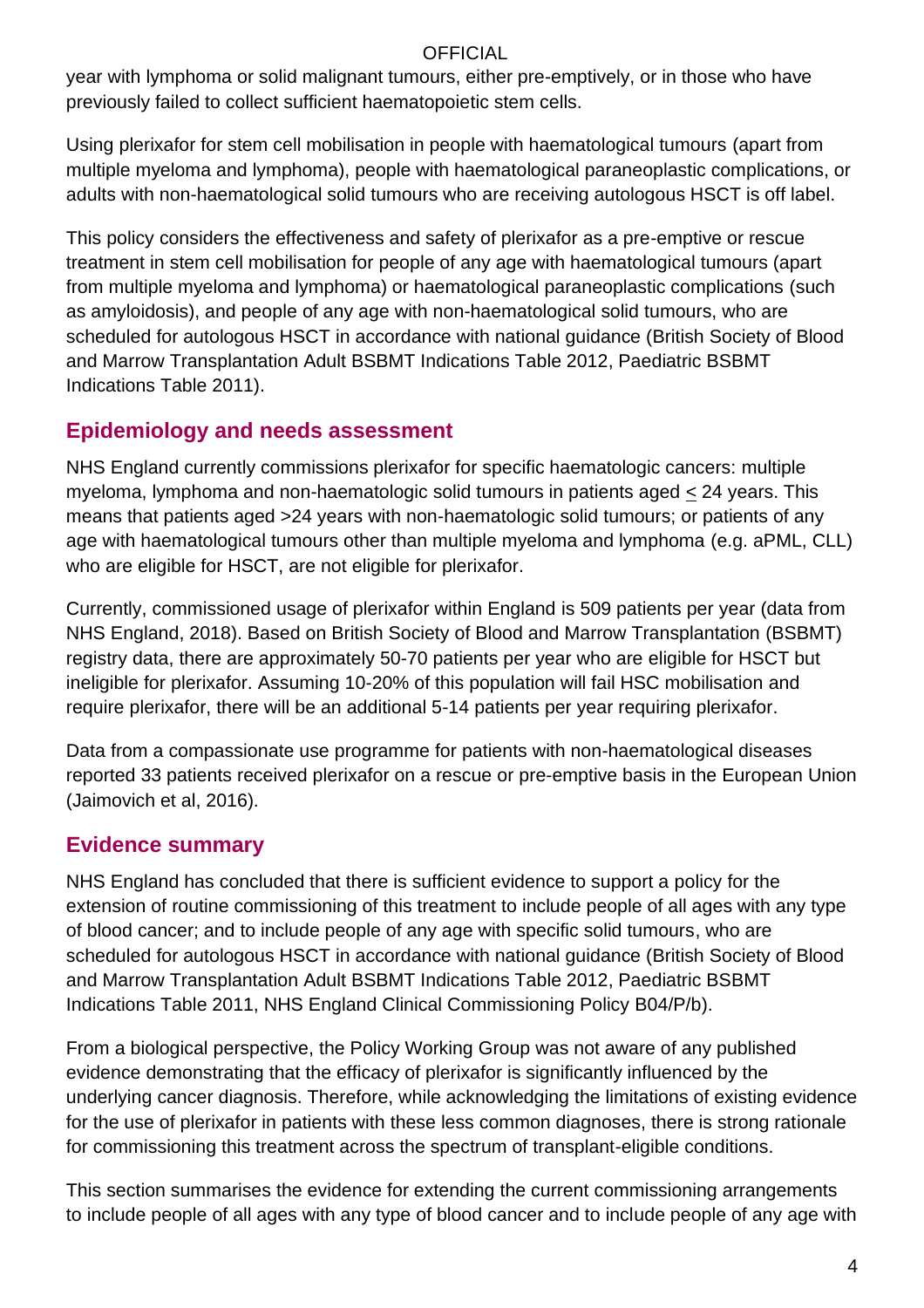specific solid tumours. Evidence summaries supporting the existing use of plerixafor (NHS England B04/P/b; NHS England 16064/P) are included in Appendix 1 of this document.

### **A. Use of plerixafor for stem cell mobilisation in people with haematological tumours (apart from multiple myeloma and lymphoma) or haematological paraneoplastic complications who are receiving autologous haematopoietic stem cell transplantation**

One case series identified from the evidence search [\(Lee et al. 2014\)](https://www.tandfonline.com/doi/full/10.3109/13506129.2014.900486?scroll=top&needAccess=true) was included in this evidence summary.

An overview of the results for clinical effectiveness and safety and tolerability can be found in the evidence summary table (NICE evidence review, 2019). The research questions for the evidence review and the key outcomes identified in the scope are discussed in this section.

### **In people of any age with haematological tumours (apart from multiple myeloma and lymphoma) or haematological paraneoplastic complications that can be treated with HSCT and who are scheduled for autologous HSCT, what is the clinical effectiveness of plerixafor in stem cell mobilisation compared to standard care?**

### **Stem cell mobilisation**

In the 3 participants who did not achieve a PBSC yield of ≥1.5 million CD34+ cells/kg with G-CSF alone, rescue plerixafor was added until the target CD34+ cell count of 2.5 to 5.0 million cells/kg was achieved. The total PBSC yield in these 3 participants was 2.9, 5.7 and 5.9 million cells/kg over 3, 2, and 2 days respectively.

#### **Autologous haematopoietic stem cell transplantation (HSCT)**

All 3 participants who received rescue plerixafor and achieved a target CD34+ cell count yield of 2.5 to 5.0 million cells/kg proceeded to autologous HSCT.

#### **Neutrophil and platelet engraftment**

Neutrophil engraftment occurred at a median of 11 days (range 9 to 12 days) and platelet engraftment occurred at a median of 13 days (range 12 to 16 days). Neutrophil and platelet engraftment occurred in all 3 participants who received plerixafor as rescue treatment (within 12 days for neutrophils and 16 days for platelets).

#### **In people of any age with haematological tumours (apart from multiple myeloma and lymphoma) or haematological paraneoplastic complications that can be treated with HSCT and who are scheduled for autologous HSCT, what is the safety of plerixafor in stem cell mobilisation compared to standard care?**

One participant had sepsis, renal toxicity and hyperglycaemia and another participant had hepatic toxicity. The authors reported that these adverse events were suspected to be due to underlying amyloidosis and complications of high-dose chemotherapy, neutropenia and immunosuppression. Adverse events and deaths were categorised according to the National Cancer Institute Common Terminology Criteria for Adverse Events (CTCAE) v3.0.

One participant who had rescue plerixafor died 224 days after transplant from large bowel obstruction and septic shock.

## **Summary of product characteristics**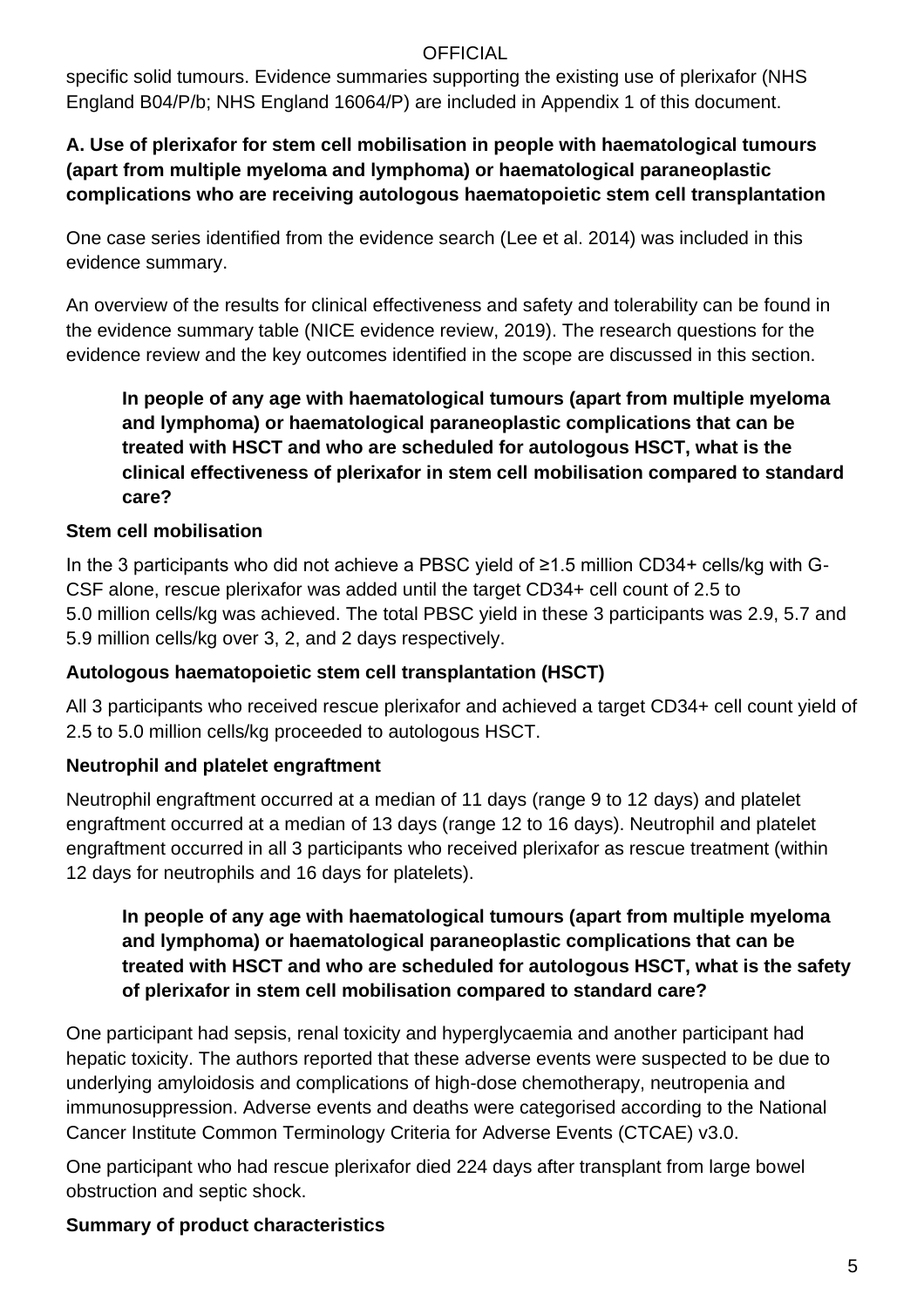According to the plerixafor summary of product characteristics, very common adverse effects seen in at least 1 in 10 people in studies of lymphoma and multiple myeloma are diarrhoea, nausea and injection site reactions. Common adverse effects (in between 1 in 100 and 1 in 10 people) are insomnia, dizziness, headache, vomiting, abdominal pain, stomach discomfort, dyspepsia, abdominal distention, constipation, flatulence, oral hypoaesthesia (reduced sense of touch or sensation), dry mouth, hyperhidrosis, erythema, arthralgia, musculoskeletal pain, fatigue and malaise.

**In people of any age with haematological tumours (apart from multiple myeloma and lymphoma) or haematological paraneoplastic complications that can be treated with HSCT and who are scheduled for autologous HSCT, what is the costeffectiveness of plerixafor in stem cell mobilisation compared to standard care?** 

No evidence was found to determine whether plerixafor is cost-effective for treating people with haematologic tumours or haematological paraneoplastic complications who are receiving autologous HSCT.

### **B. Use of plerixafor for stem cell mobilisation in people aged over 24 years with nonhaematological solid tumours who are receiving autologous haematopoietic stem cell transplantation**

Two studies identified from the search are included in this evidence summary. One is a retrospective case series (Horwitz et al. 2012) in men with germ cell tumours and the other is a retrospective case series in people with various non-haematological tumours (including germ cell tumours, Ewing sarcomas, Wiscott-Aldrich disease and neuroblastomas; Worel et al. 2012).

An overview of the results for clinical effectiveness and safety and tolerability can be found in the evidence summary table (NICE, 2019). The research questions for the evidence review and the key outcomes identified in the scope are discussed in this section.

#### **In people aged over 24 years with non-haematologic solid tumours that can be treated with HSCT and who are scheduled for autologous HSCT, what is the clinical effectiveness of plerixafor in stem cell mobilisation compared to standard care?**

#### **Mobilisation of cells from the bone marrow**

Successful mobilisation of cells from the bone marrow was defined as collection of at least 2 million CD34+ cells/kg during treatment with plerixafor plus granulocyte-colony stimulating factor (G-CSF, with or without chemotherapy). CD34+ is the protein expressed on the PBSC that can be detected and measured, allowing the number of stem cells in the blood or the harvest to be counted.

In the study by Horwitz et al. (2012), a median of 3.2 million CD34+ cells/kg (range 0.76 to 15.80 million cells/kg) were collected in 21 men with germ cell tumours. At least 2 million CD34+ cells/kg were collected in 17/21 people (81%) in a median of 2 days (range 1 to 3 days). At least 4 million CD34+ cells/kg were collected in 9/21 people (43%) in a median of 3 days (range 1 to 4 days).

In the study by Worel et al. (2012), a median of 4.1 million CD34+ cells/kg (range 0.9 to 29.5 million cells/kg) were collected in 33 people (73% adults) with various non-haematological tumours. At least 2 million CD34+ cells/kg were collected in 28/33 people (85%) in a median of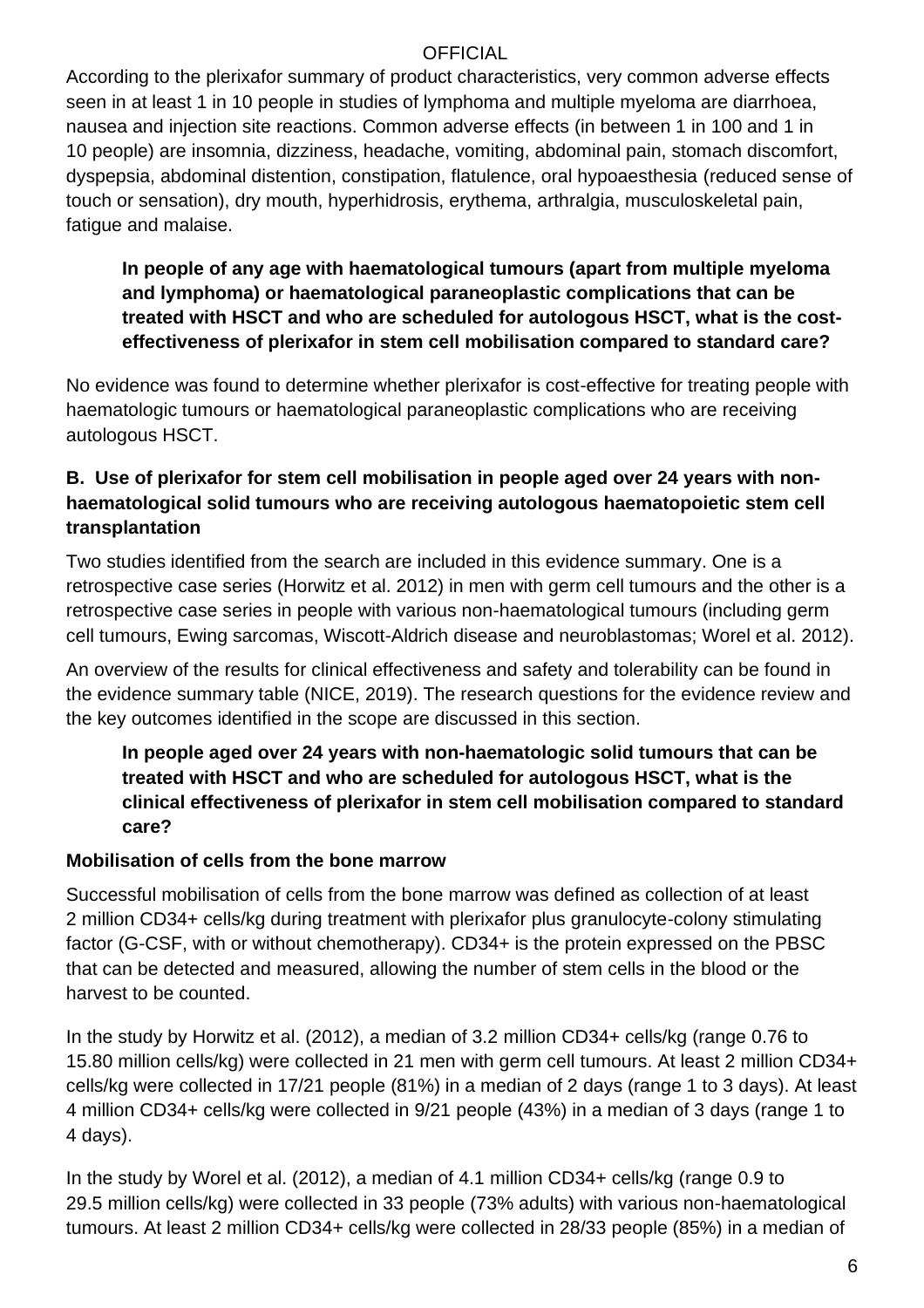2 days (range, 1 to 4 days). This study also reported the peak CD34+ cell count, which was 32 million/litre (range 9 to 250 million/litre) after plerixafor treatment, a 5.3-fold increase compared with baseline (4 million/litre).

It is not reported how big the improvements in the numbers of cells mobilised were compared with baseline or previous mobilisation attempts without plerixafor. Nevertheless, these results suggest that using plerixafor to help mobilise stem cells results in enough cells for transplant in about 80% of adults with solid tumours (mainly men with germ cell tumours).

### **Autologous HSCT**

In the study by Horwitz et al. (2012), of the 17 people from whom at least 2 million CD34+ cells/kg were collected, 14 (82%) subsequently had HSCT (67% of the total study population [14/21]). Three of the men from whom at least 2 million CD34+ cells/kg were collected did not proceed to transplant because of death (n=1) or unknown reasons (n=2), and 2 additional men who did not collect 2 million CD34+ cells/kg had HSCT using pooled stem cells from an earlier harvest. The first stem cell graft failed in 8/16 men (50%) who then had a second transplant. The second graft did not fail in any of these men.

In the study by Worel et al. (2012), of the 28 people from whom at least 2 million CD34+ cells/kg were collected, 19 (68%) received a transplant (58% of the total study population [19/33]). Of these people, 7 had germ cell tumours (all adults), 4 had Wiscott-Aldrich disease (all children), 3 had Ewing sarcomas (age unclear), 1 had neuroblastoma (age unclear) and 4 had other nonhaematological diseases (all adults). It is not reported why 9 people did not proceed to transplant. There were no reports of the first graft failing during this study.

Overall, the studies suggest that using plerixafor to help mobilise stem cells results in HSCT in about two-thirds of adults with solid tumours (mainly men with germ cell tumours), and about three-quarters of those who mobilised at least 2 million CD34+ cells/kg.

## **Neutrophil and platelet engraftment**

In Horwitz et al. (2012), the median time to neutrophil engraftment was 11 days (range 9 to 18 days) in men who had a first stem cell transplant, and the median time to platelet engraftment was 20 days (range 12 to 48 days). The median time to neutrophil engraftment was 10.5 days (range 9 to 12 days) in men who had a second transplant, and the median time to platelet engraftment was 24 days (range 12 to 44 days).

In Worel et al. (2012), the median time to neutrophil engraftment was 11 days (range 9 to 12 days) and the median time to platelet engraftment was 15 days (range 10 to 25 days).

In summary, neutrophil and platelet engraftment occurred in all participants who received plerixafor and HSCT in the studies (in about 11 days for neutrophils and 3 weeks for platelets).

#### **From the evidence selected, are there any subgroups of patients who would gain greater benefit or harm from treatment with plerixafor, in particular pre-emptive treatment or rescue treatment in stem cell mobilisation?**

Across the studies, about 70% of people had rescue treatment (when insufficient cells are collected) and 30% had pre-emptive treatment (when not enough PBSC are circulating in the blood on the day of collection). However, results were not reported separately for these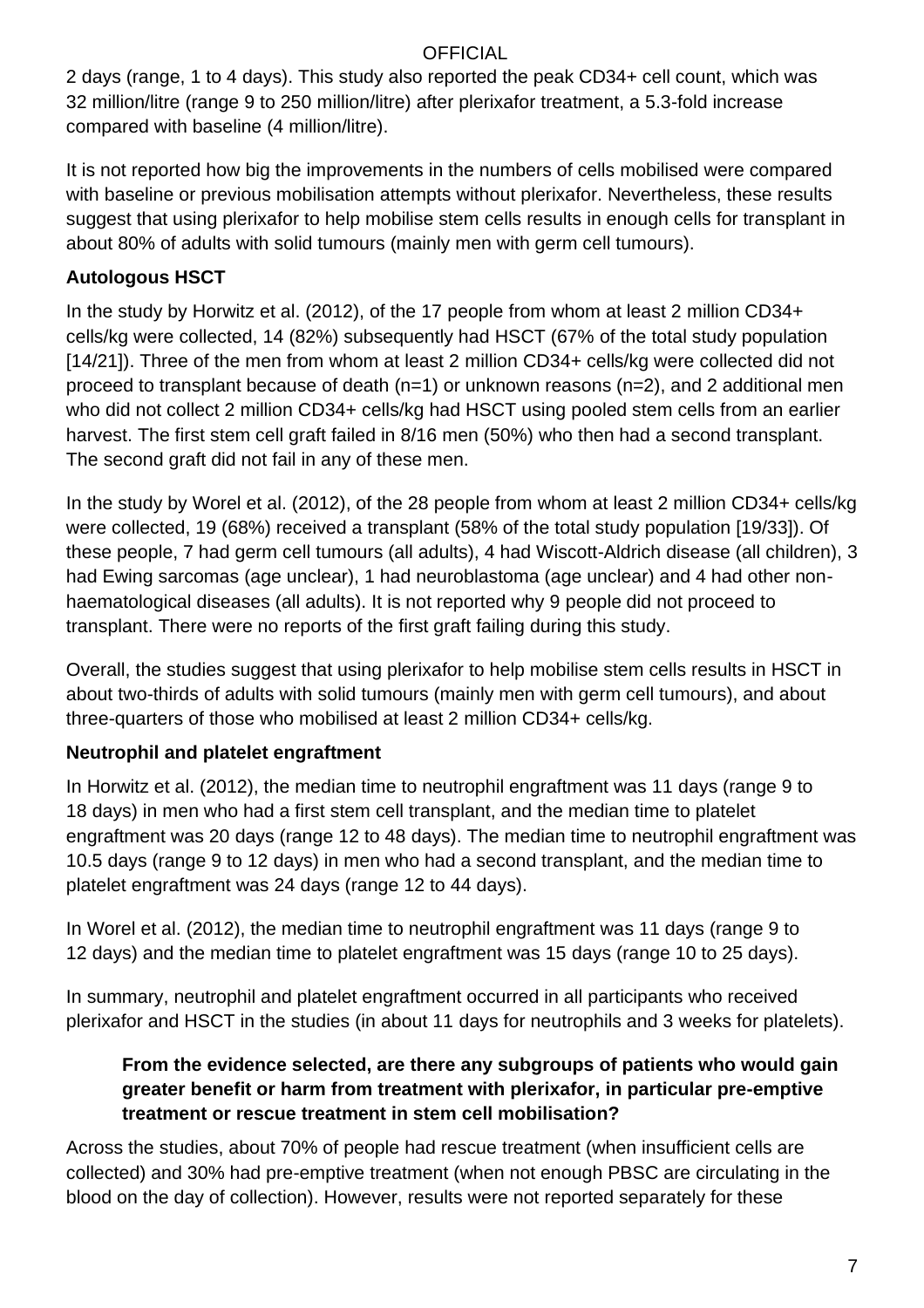subgroups and it is not possible to determine whether people receiving rescue or pre-emptive treatment are likely to gain greater benefit or harm from stem cell mobilisation with plerixafor.

### **In people aged over 24 years with non-haematologic solid tumours that can be treated with HSCT and who are scheduled for autologous HSCT what is the cost effectiveness of plerixafor in stem cell mobilisation compared to standard care?**

No evidence was found to determine whether plerixafor is cost-effective for treating people aged over 24 years with non-haematologic solid tumours that can be treated with HSCT and who are scheduled for autologous HSCT.

#### **Safety and tolerability**

**In people aged over 24 years with non-haematologic solid tumours that can be treated with HSCT and who are scheduled for autologous HSCT, what is the safety of plerixafor in stem cell mobilisation compared to standard care?**

#### **Adverse events**

In the study by Worel et al. (2012), no treatment-related adverse effects were reported in 33 people with various non-haematological tumours.

In the study by Horwitz et al. (2012), 8/21 men with germ cell tumours (38%) reported 17 adverse events felt to be possibly, probably or definitely related to plerixafor. None of the events were classified as serious. One man experienced chills, which were moderate in severity. All other adverse events were considered mild. They included diarrhoea (n=3), nausea  $(n=2)$ , injection site reactions  $(n=3)$ , bone pain  $(n=2)$ , chills  $(n=1)$ , neck pain  $(n=1)$ , lip swelling  $(n=1)$ , abnormal dreams  $(n=1)$ , blurred vision  $(n=1)$  and fatigue  $(n=1)$ . These are consistent with adverse effects listed in the plerixafor summary of product characteristics.

According to the plerixafor summary of product characteristics, very common adverse effects seen in at least 1 in 10 people in studies of lymphoma and multiple myeloma are diarrhoea, nausea and injection site reactions. Common adverse effects (in between 1 in 100 and 1 in 10 people) are insomnia, dizziness, headache, vomiting, abdominal pain, stomach discomfort, dyspepsia, abdominal distention, constipation, flatulence, oral hypoaesthesia (reduced sense of touch or sensation), dry mouth, hyperhidrosis, erythema, arthralgia, musculoskeletal pain, fatigue and malaise.

## **Implementation**

#### **Criteria**

#### **Eligibility criteria:**

Patients of any age with any type of blood cancer; and for people any age with specific solid tumours, who are scheduled for autologous HSCT in accordance with national guidance (British Society of Blood and Marrow Transplantation Adult BSBMT Indications Table 2012, Paediatric BSBMT Indications Table 2011, NHS England Clinical Commissioning Policy B04/P/b) but:

1) have failed one previous attempt at mobilisation using a standard mobilisation regimen combining chemotherapy + G-CSF or G-CSF alone (rescue treatment). These patients will be offered a second mobilisation attempt with planned use of combination high dose G-CSF and plerixafor.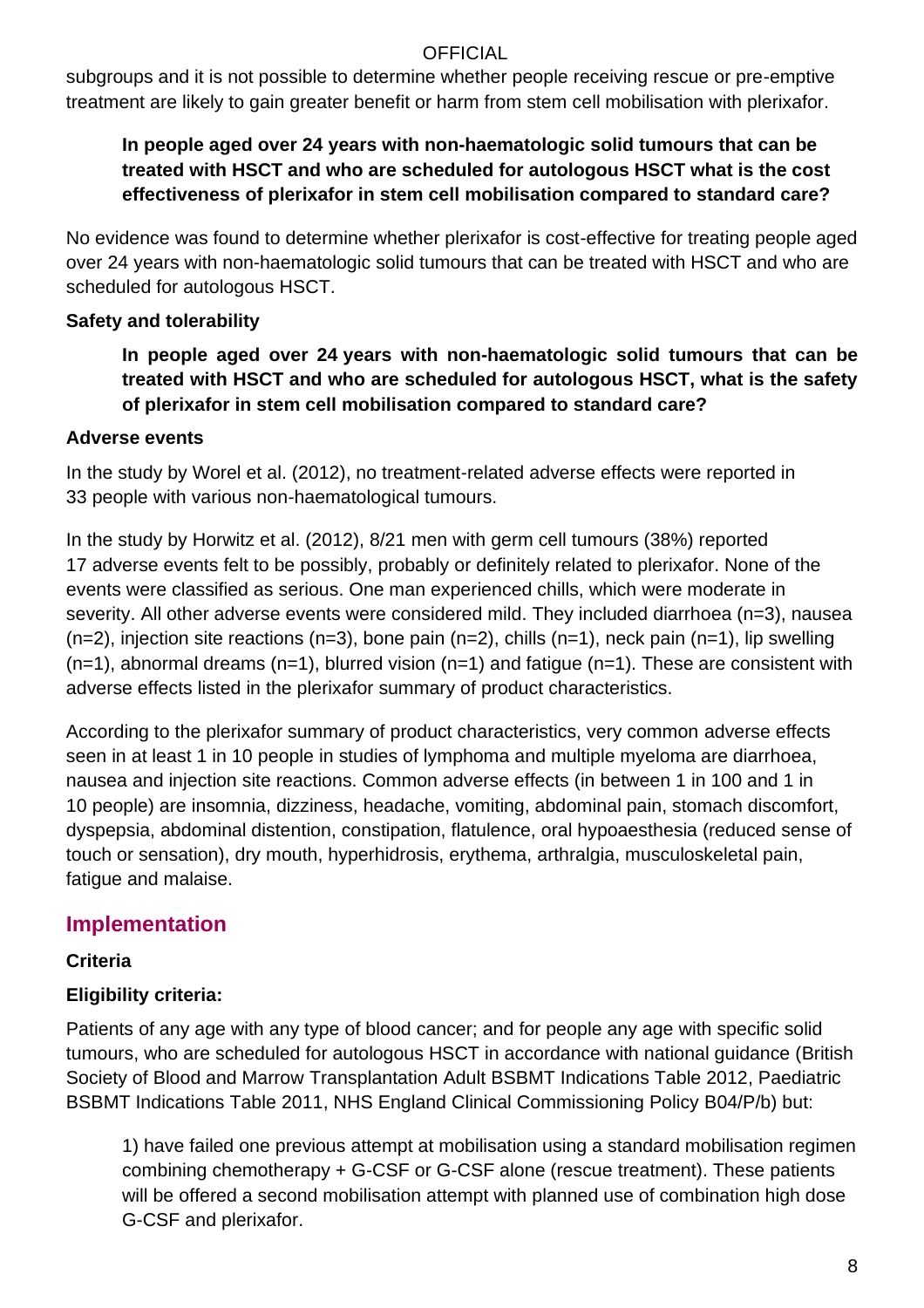or

2) while undergoing mobilisation with a standard chemotherapy + G-CSF or G-CSF based regimen, have a low peripheral blood CD34+ cell count on the day of expected harvest and are not considered by the transplant consultant to have a reasonable chance of collecting enough cells (pre-emptive treatment). These patients will be given plerixafor as an unplanned addition to their mobilisation regimen.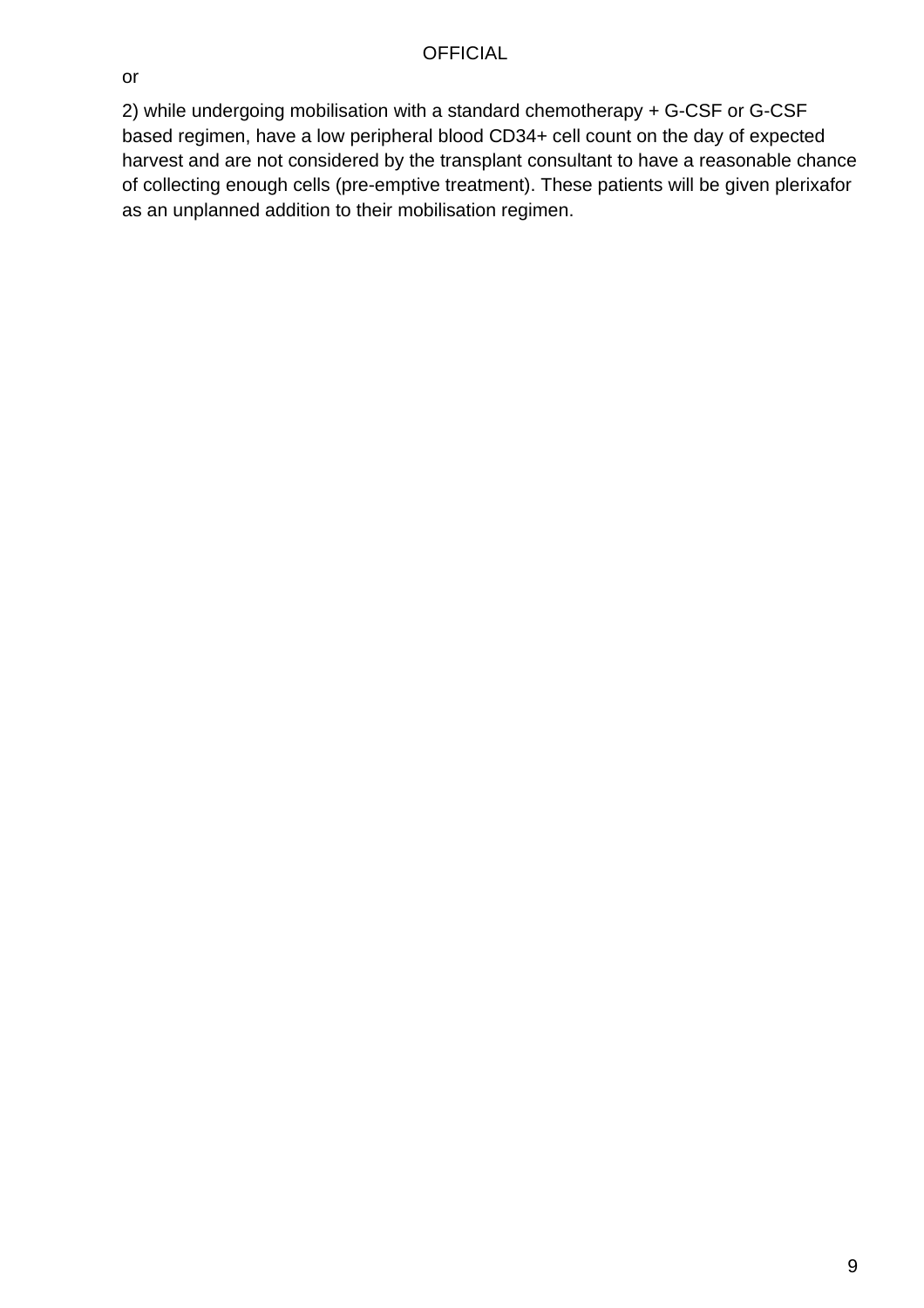In addition:

- Patients must be managed at a recognised centre commissioned to provide specialised blood and marrow transplantation services
- For "rescue treatment" (for patients who have failed one previous attempt at mobilisation using a standard mobilisation regimen combining chemotherapy + G-CSF or G-CSF alone) the decision to prescribe plerixafor needs to be agreed by the relevant specialist Multi-Disciplinary Team (MDT)
- For "pre-emptive treatment" (for patients given plerixafor as an unplanned addition to their mobilisation regimen while undergoing mobilisation with a standard chemotherapy + G-CSF or G-CSF based regimen who have a low peripheral blood CD34+ cell count on the day of expected harvest and are not considered by the transplant consultant to have a reasonable chance of collecting enough cells) the decision to prescribe plerixafor can be made by the transplant consultant but must be retrospectively reviewed by the relevant specialist MDT
- The MDT meeting must include consultants with active and credible expertise in the relevant field and a consultant paediatrician for paediatric cases
- A request for drug funding should be completed through the prior approval system
- Consent, patient evaluation and investigations prior to the commencement of the mobilisation procedure must be carried out at the stem cell collection centre in accordance with relevant transplant centre policy.

### **Starting criteria**

1) **Patients who have previously failed a mobilisation attempt (rescue)** should receive G-CSF (10 micrograms/kg, or in accordance with protocol) subcutaneously each day for 4 consecutive days. (It is usually prescribed to the nearest ampoule size multiple, in accordance with transplant centre policy):

- On the fourth day patients assessed as requiring plerixafor (usually if the peripheral blood CD34+ cell number are < 15 per microlitre) receive a dose of 0.24mg/kg in the early evening as a subcutaneous injection into the abdomen. Note – for adult patients weighing ≤83kg, a flat dose of 20mg can be used instead
- On the morning of the fifth day, a full blood count and peripheral CD34 count should be performed prior to harvest. It is the responsibility of the Transplant Consultant, to decide whether the harvest should proceed on the basis of the blood CD34+ estimation (usually if above 10 CD34+ cells per microlitre)
- If the count is insufficient to harvest cells that day, or if insufficient stem cells have been harvested, then patients should receive a further dose of G-CSF and a repeat dose of plerixafor (as above) that evening in an identical fashion to the day before. A second attempt at harvest should be made the following day.

2) **Patients who appear to be failing a mobilisation attempt (pre-emptive)** – these are patients in whom the CD34+ cell count in the blood is < 15 per microlitre on the day of predicted day of stem cell harvest.

• These patients are given a dose of subcutaneous plerixafor with G-CSF 10 micrograms/kg and an attempt at harvesting is made the following day if the repeat CD34+ is sufficient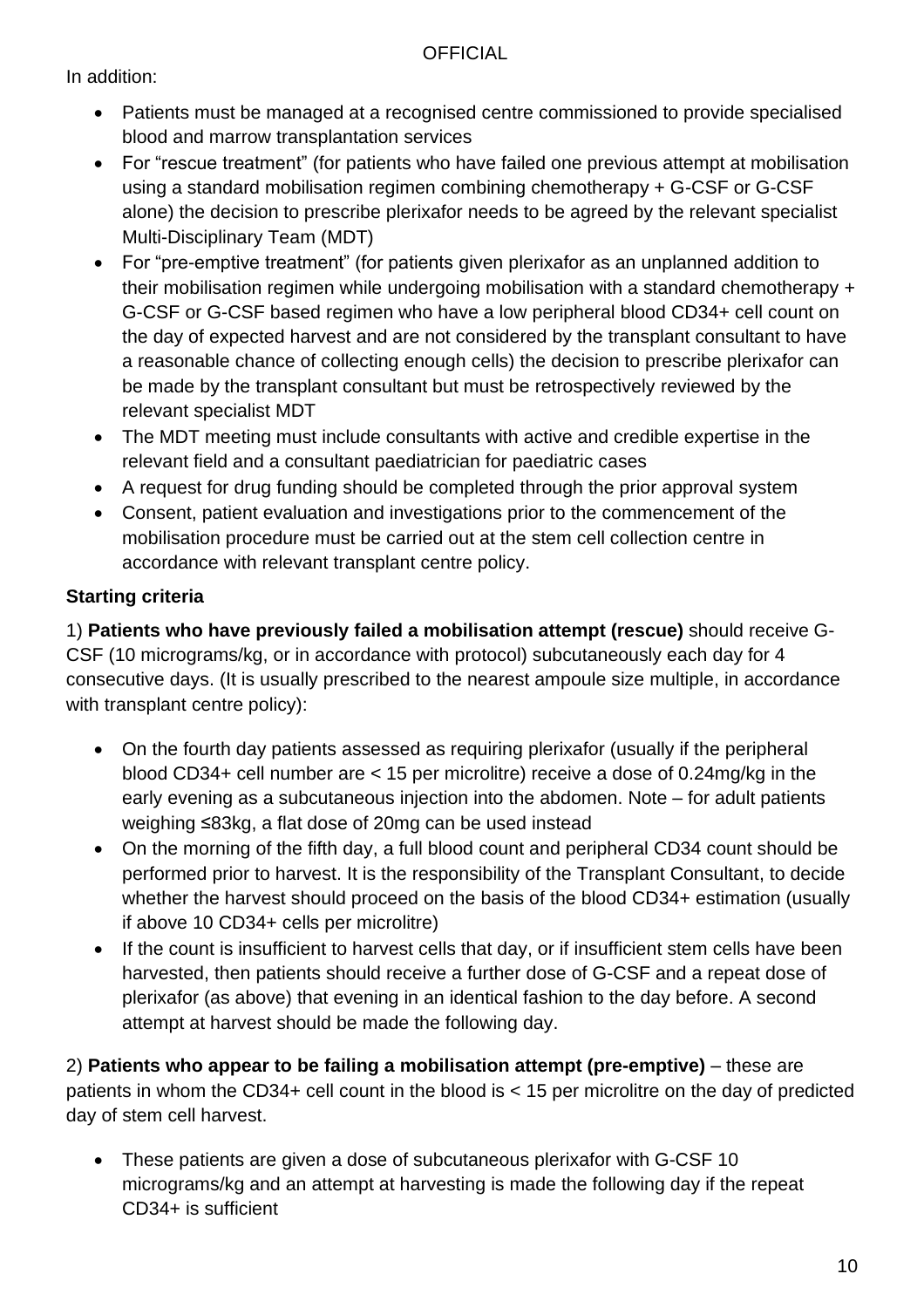• If the CD34 level in the blood remains < 15 per microlitre then the harvest should be delayed and a further dose of G-CSF and plerixafor may be given that evening.

## **Stopping criteria**

- A maximum of three doses of plerixafor in total may be used
- In general, a collection totalling  $>2 \times 10^6$  CD34+ cells per kilogram body weight will be sufficient to adequately support a single high-dose therapy procedure in adults. Paediatric requirements may differ – clinicians should refer to individual treatment protocols.

## **Exclusions**

- Plerixafor should not be used in pregnant patients. Male and female patients should be recommended to use suitable birth control for three months during and after its use.
- Plerixafor is not funded for patients undergoing a first attempt at stem cell mobilisation unless they meet the criteria for pre-emptive therapy
- Plerixafor should not be used for patients who have already received it pre-emptively during a previous attempt at mobilisation
- Plerixafor should not be used for haematopoietic stem cell mobilisation and harvest in patients with leukaemia.

In a compassionate use programme, plerixafor and G-CSF had been administered to patients with acute myelogenous leukaemia and plasma cell leukaemia. In some instances, patients experienced an increase in the number of circulating leukaemia cells. For the purpose of haematopoietic stem cell mobilisation, plerixafor may cause mobilisation of leukaemic cells and subsequent contamination of the apheresis product. Therefore, plerixafor should not be used for haematopoietic stem cell mobilisation and harvest in patients with leukaemia.

## **Patient pathway**

Patients for stem cell harvesting will be referred to the stem cell collection unit by the transplant team with a written prescription detailing the target stem cell dose required as per JACIE and Human Tissue Authority (HTA) recommendations. Either the transplant team or the collection team (depending on local factors) will be responsible for the authorisation and administration of plerixafor for patients requiring this intervention. There will be no change to existing arrangements following approval of this policy.

## **Governance arrangements**

Consent, patient evaluation and investigations prior to the commencement of the mobilisation procedure must be carried out at the stem cell collection centre in accordance with relevant transplant centre policy.

No additional investigations are required for the provision of plerixafor. All processes involved in the provision of plerixafor and the subsequent harvesting of peripheral blood stem cells must fulfil HTA requirements and must meet JACIE accreditation standards.

Any provider organisation treating patients with this intervention will be required to assure itself that the internal governance arrangements have been completed before the medicine is prescribed. These arrangements may be through the Trust's Drugs and Therapeutics Committee (or similar) and NHS England may ask for assurance of this process.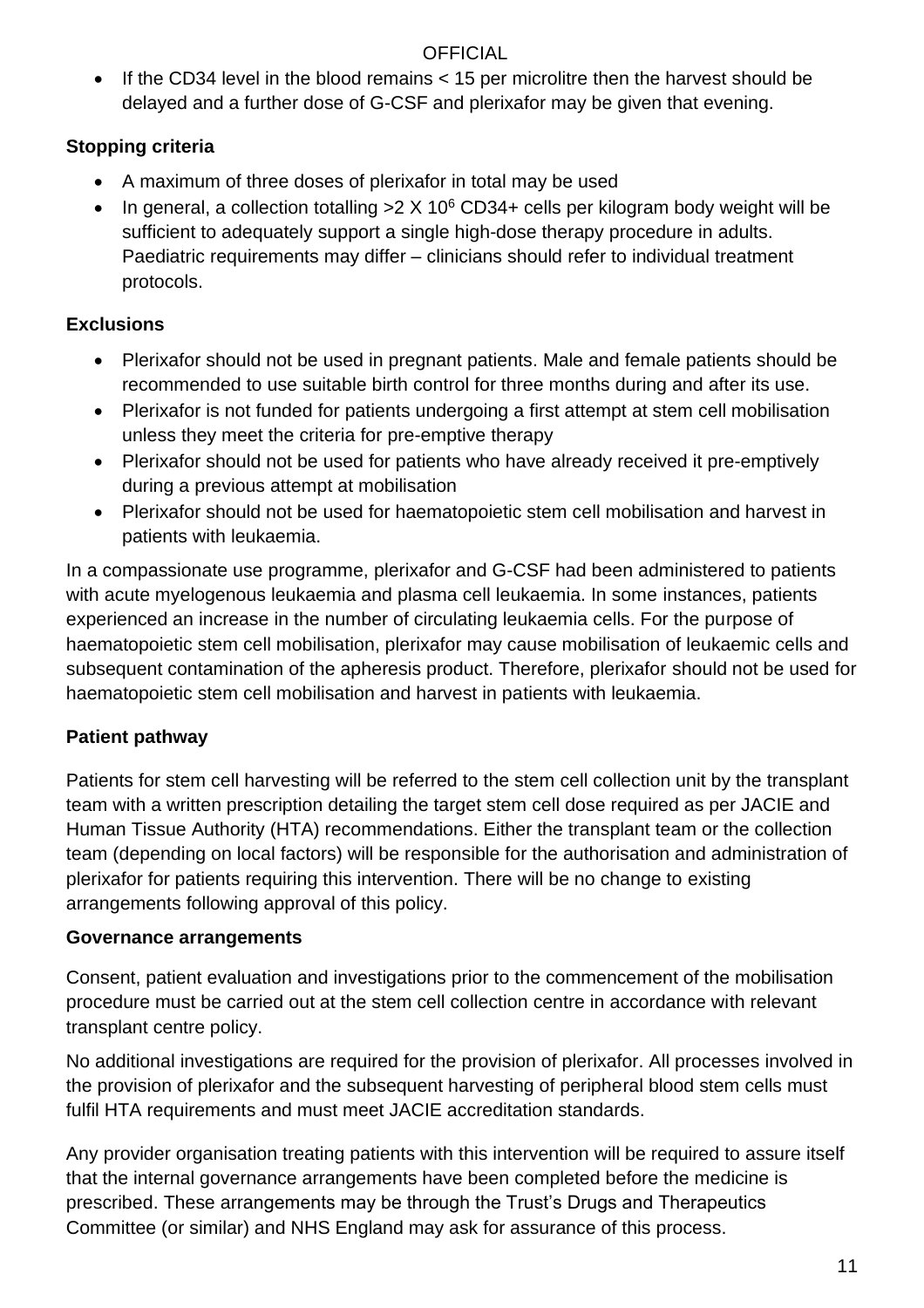Each provider organisation treating children with a medicine approved under this policy will be required to assure itself that the internal governance arrangements have been completed before the medicine is prescribed. These arrangements may be through the Trust's Drugs and Therapeutics Committee (or similar) and NHS England can ask for documented evidence that these processes are in place.

Provider organisations must register all patients on plerixafor, using a prior approval process and ensure monitoring arrangements are in place to demonstrate compliance against the criteria as outlined.

#### **Mechanism for funding**

Plerixafor for HSC mobilisation for autologous stem cell transplantation in adults and children under this policy will be commissioned and funded by NHS England Specialised Commissioning under existing arrangements for the provision of Blood and Marrow Transplantation Services.

#### **Audit requirements**

All providers involved in the provision of plerixafor and the subsequent harvesting of peripheral blood stem cells must fulfil HTA requirements and must meet JACIE accreditation standards. In addition, regular audit should be carried out on the use of plerixafor. Audit criteria will encompass the following:

- % of total patients undergoing mobilisation who require plerixafor.
- Number of doses of plerixafor used per patient.
- Total CD34+ cells mobilised or sufficient CFU (colony forming units) following plerixafor.
- Number of collection days required to obtain sufficient cells for indicated PBSCT.
- Time to neutrophil and platelet engraftment following PBSCT to assess the quality of the stem cell harvested.

## **Policy review date**

This document will be reviewed when information is received which indicates that the policy requires revision. If a review is needed due to a new evidence base then a new Preliminary Policy Proposal needs to be submitted by contacting england.CET@nhs.net.

Our policies provide access on the basis that the prices of therapies will be at or below the prices and commercial terms submitted for consideration at the time evaluated. NHS England reserves the right to review policies where the supplier of an intervention is no longer willing to supply the treatment to the NHS at or below this price and to review policies where the supplier is unable or unwilling to match price reductions in alternative therapies.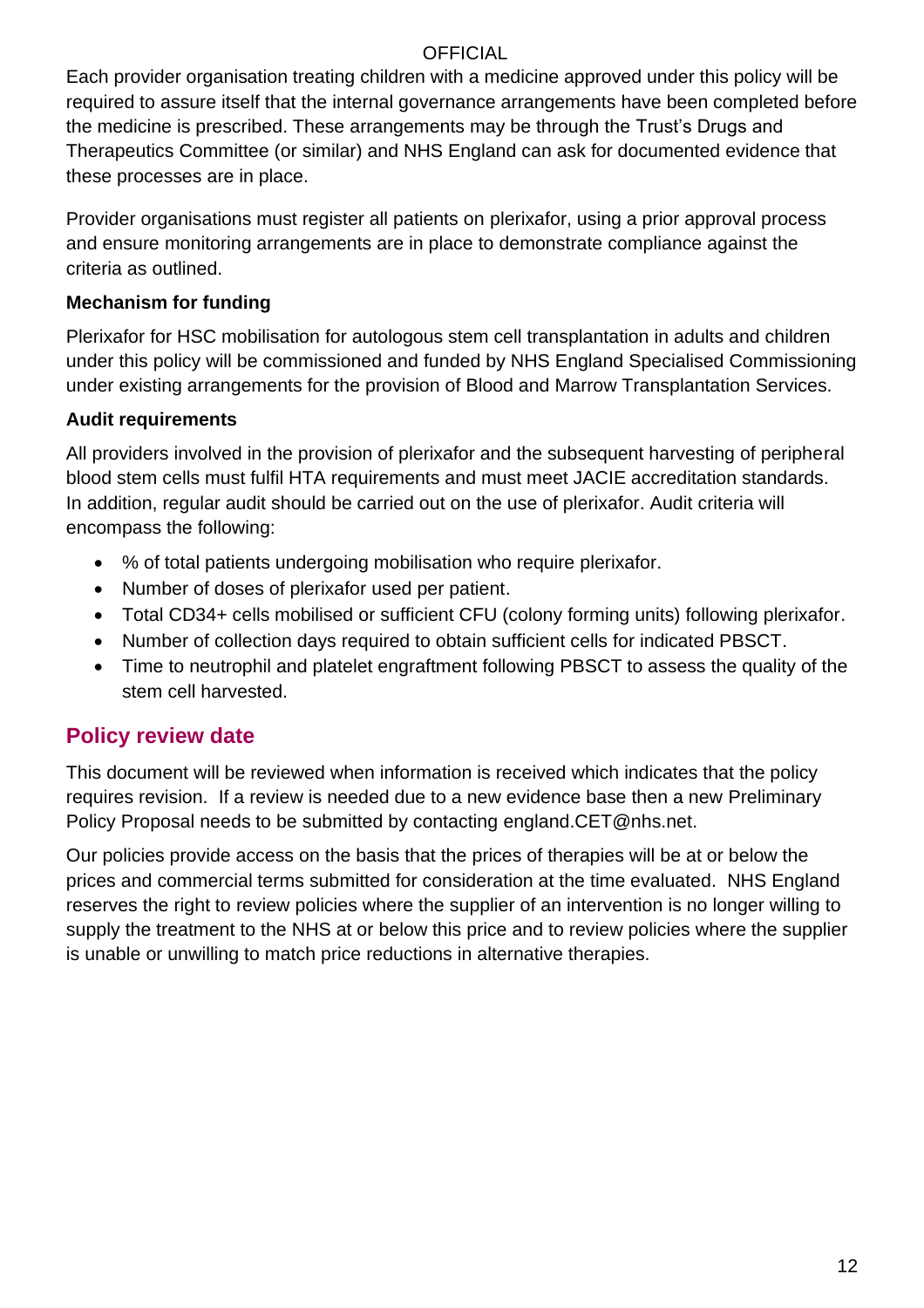## **Definitions**

| Apheresis                                         | The name given to the flow of the person's blood through the cell<br>separator during which the stem cells (PBSC) are separated and<br>collected into a separate container in which they can then be frozen<br>for later use.                                                 |
|---------------------------------------------------|-------------------------------------------------------------------------------------------------------------------------------------------------------------------------------------------------------------------------------------------------------------------------------|
| Haematopoietic stem<br>cells, CD34+ cell          | Cells in the bone marrow that can develop into different types of<br>blood cells. CD34 is the protein expressed on the surface of the stem<br>cells (HSCs) that can be detected and measured, allowing the<br>number of stem cells in the blood or the harvest to be counted. |
| Haematological<br>paraneoplastic<br>complications | This policy refers to amyloidosis. Amyloidosis is when an abnormal<br>protein builds up in organs and may be treated with HSCT in some<br>cases.                                                                                                                              |
| Lymphoma                                          | A cancer that affects cells of the immune system called 'lymphocytes'.                                                                                                                                                                                                        |
| Myeloma                                           | A cancer that affects the bone marrow.                                                                                                                                                                                                                                        |
| Peripheral blood<br>stem cells (PBSC)             | Stem cells in the circulating blood flow, rather than in the bone<br>marrow.                                                                                                                                                                                                  |
| Pre-emptive<br>treatment                          | Use of plerixafor when there is a low level of circulating PBSC on the<br>day of planned collection.                                                                                                                                                                          |
| Rescue treatment                                  | Use of plerixafor with high-dose G-CSF when a previous attempt at<br>mobilisation has failed to collect enough PBSC.                                                                                                                                                          |
| Solid tumours                                     | Different types of solid tumours are named for the type of cells that<br>form them (e.g. germ cell tumour, Ewing's and soft tissue sarcoma<br>and medullablastoma)                                                                                                            |
|                                                   | Leukaemias (cancers of the bone marrow and blood) generally do not<br>form solid tumours.                                                                                                                                                                                     |
| Stem cell harvest                                 | Collection of the stem cells (PBSC) from the blood using a cell<br>separator machine.                                                                                                                                                                                         |
| Stem cell mobilisation                            | A process to dislodge the stem cells from the bone marrow and<br>increase the amount circulating in the blood from where they can be<br>collected.                                                                                                                            |
| Target dose                                       | Optimal number of peripheral blood stem cells (CD34+ cells) required<br>to safely proceed to a transplant.                                                                                                                                                                    |